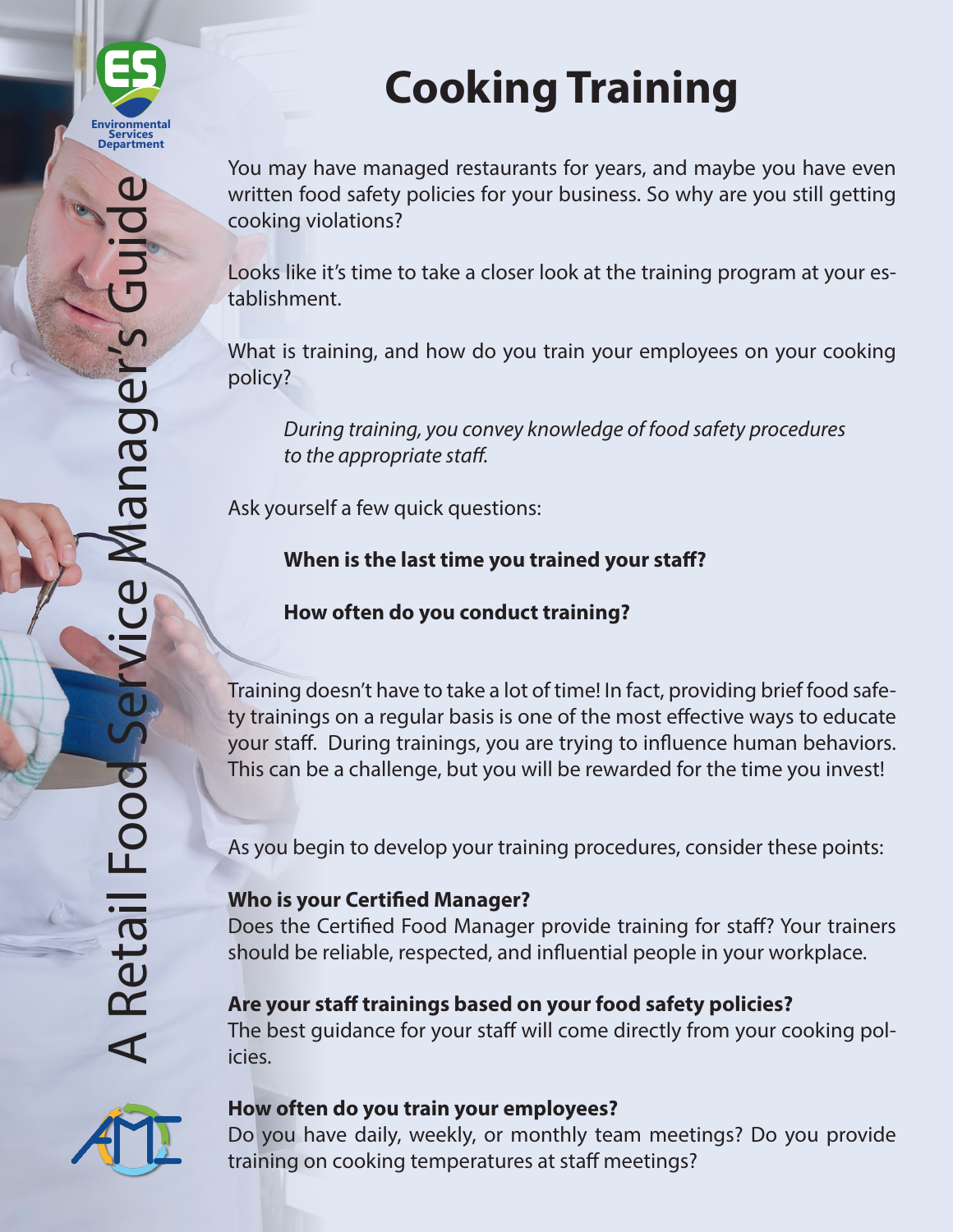

Do you engage in on-the-job training? Or a combination of both? The best training programs incorporate teaching, demonstration and practice.

## **Who can employees go to when they have food safety questions?**

Is the manager or Person-in-Charge available during all operational hours? Do staff have all applicable contact information?

As the manager, you understand the public health significance of properly cooking food. But your employees need to understand this as well. Food safety is an important part of your business' reputation and your customers expect the best. So when you train your staff, explain to them why they're being trained on proper cooking temperatures. The 2013 FDA Food Code reminds us that outbreaks from improperly cooked food can be caused by bacteria, spores, worm eggs or protozoan cysts. Remind your employees that several of the "Big-5 Foodborne Illnesses" that can affect food employees are caused by microorganisms founds in raw animal food. You can use stories on current or past foodborne illness outbreaks from the FDA or CDC, or look for stories from the science news section of major news publications. Share the stories of other restaurants' successes and failures during your trainings! We can learn from one another.

When you plan a training session with your employees, be sure to set a specific learning objective. Give this goal a time-sensitive, and performance-based, outcome from the beginning, and make these expectations clear to your employees.

*For example: "At the end of two weeks, you will be able to take final cooking temperatures from all of the raw animal food on the cook line, mark them on our temperature logs and know where to report problems to the managers."*

Finally, make sure your employees feel accountable. Finish your training by having your employees make a commitment to follow the actions outlined in your cooking policy. Studies show that positive behaviors are more likely to continue when a commitment is made publicly, especially in front of peers. So consider having your employees sign a form stating that they received training, or create a training bulletin board that shows who has been trained on specific food safety policies. When employees commit to following food safety policies after they are trained, this builds a food safety culture in your establishment.